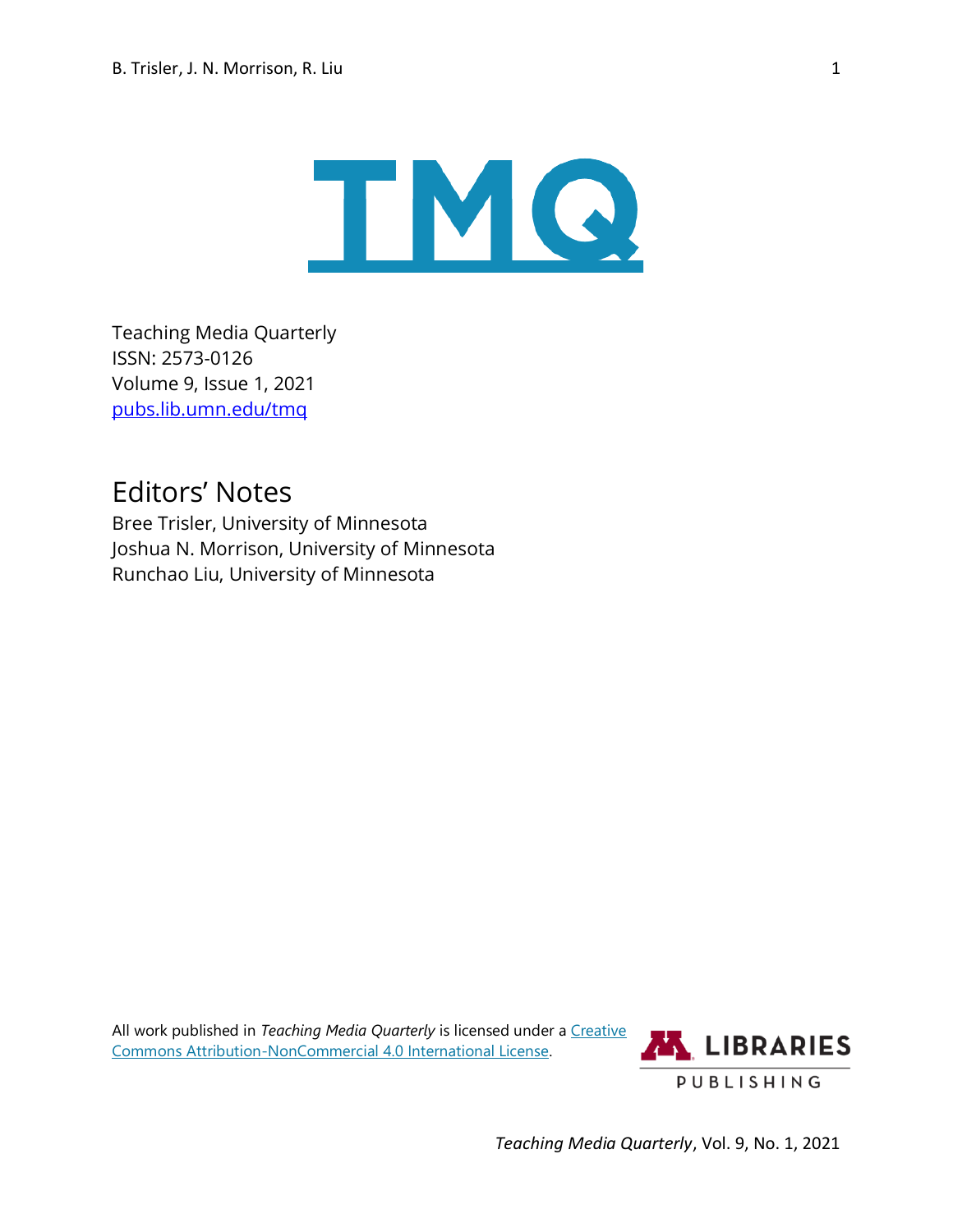## **Editors' Notes Bree Trisler, University of Minnesota Joshua N. Morrison, University of Minnesota Runchao Liu, University of Minnesota**

This issue of *Teaching Media Quarterly* presents four lesson plans that explore relevant topics in media studies today: political humor and perception of politics, participatory culture and misinformation, news literacy, and critical analysis of post-production color technologies. First, "Teaching Political Humor: Entertainment, Exaggeration, and Echo Chambers" by **Emily Stones** explores the role and circulation of mediated humor in the public perception of politics. More specifically, this lesson plan enables students to identify forms of political humor in and beyond political parody, examine the intertextual nature of mediated political humor, and explore the amplification of select perspectives through echo chambers and media framing. Over two or three days (the second day is optional or can be adapted into an individual exercise via discussion board for an online course) students will engage in readings, brief screenings, group activities, and discussion. Each of these components are designed to foster conversation about current events or issues preoccupying the political-cultural landscape at the time of class instruction.

**Sulafa Zidani** and **Rachel E. Moran** in "Memes and the Spread of Misinformation: Establishing the Importance of Media Literacy in the Era of Information Disorder" aim to equip students with the skills to tackle misinformation and participate in online conversations critically and ethically. The lesson does so through introducing core concepts in media literacy and participatory culture, such as "user-generated content," "memes," and "information disorder," and facilitated student activities to examine their everyday social media consumption. Students will learn to identify the characteristics of culture and technology, connect user-generated content with the spread of dis/misinformation, and apply learned theories by remaking a meme or a different form of user-generated content to serve a different informational purpose.

**R. Alan Berry**, **Jennifer L. Bonnet**, and **Judith E. Rosenbaum**'s "Teaching News Literacy During a Pandemic: Adapting to the Virtual Learning Environment" provides readers with a systematic overview of a strategy for teaching news literacy at a distance. Their five-day, scaffolded unit folds together critical media literacy, news literacy, and information literacy to help students gain a deeper understanding of how news media is produced and consumed. Throughout these authors' contribution is a variety of examples and activities for instructors' use or adaption, and the activities range from news gathering, analysis of content, and even content generation to provide a comprehensive understanding of the lifecycle of news media content.

In "Digital Color Technologies: Color Grading, Restoration, Archives and Criticism," **Jennifer O'Meara** zooms in on film aesthetics and film color by exploring the trends brought by the new post-production color technologies. The lesson plan, designed for a 2-hour class period, covers the unit of "digital data, archives, and aesthetics" in a Digital Theory and Practice course. The lesson facilitates students to approach film and digital color analysis through a critical lens and